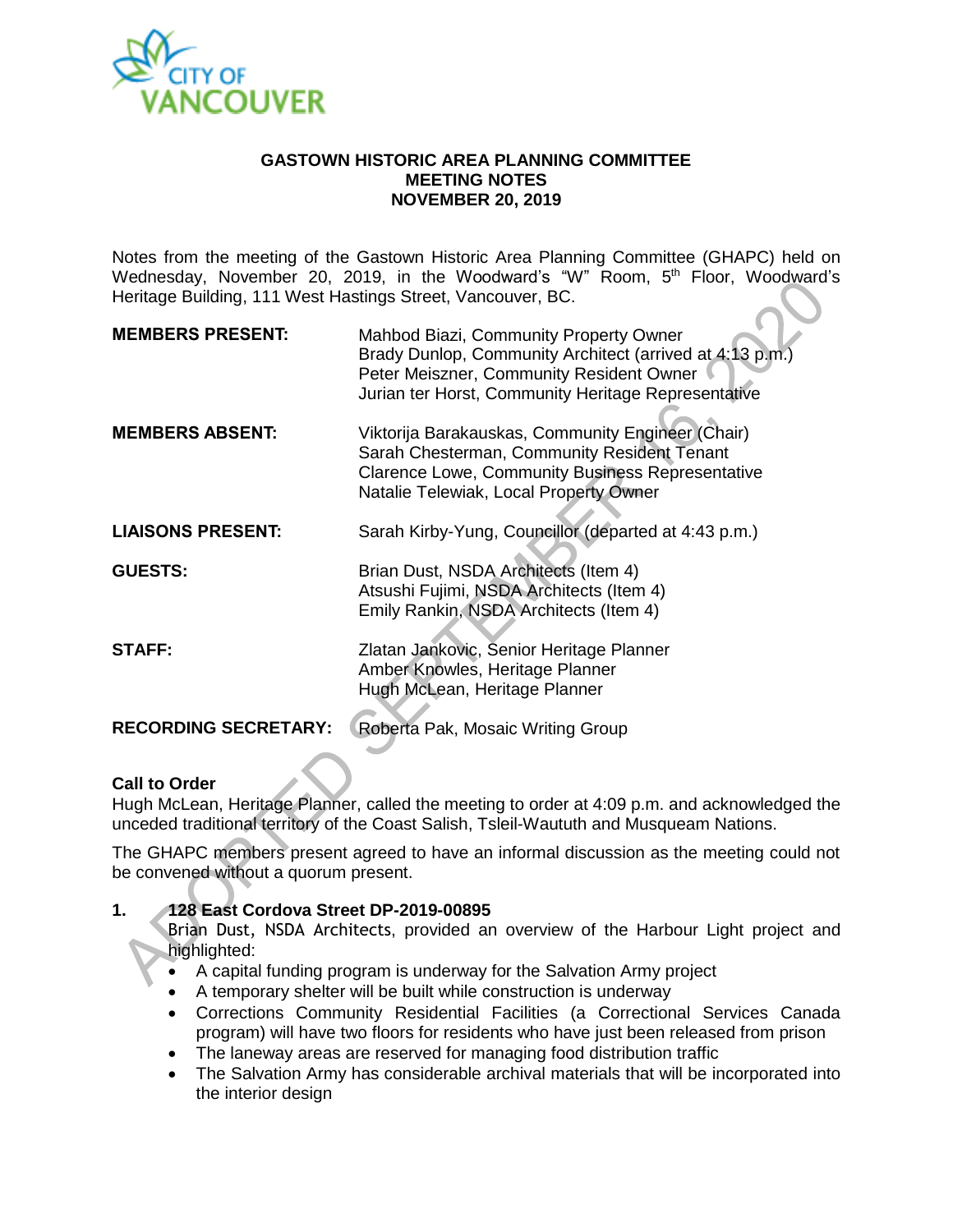Lighting for the building during the evening hours is important as the shelter opens at 9:00 p.m.

Discussion ensued on:

- Support for the selection of external brick material
- Rationale for the request for additional height:
	- $\circ$  Securing the additional height was a lengthy process undertaken by the applicant
	- o The use of glass and double height windows is important for the purpose of facilitating supervision within the building
	- o Given the volume of people being served, the double height volumes were an important building aspect designed to keep congested internal spaces open
	- o The large internal windows will bring abundant light into the dining area
- The 300 shelter beds that are currently spread over four buildings will be consolidated into a single building
- The existing site on the north side of East Cordova is experiencing increased mechanical difficulties and can no longer sustain the current programming and will be sold to partially fund the building project
- No Statements of Significance were prepared for any of the buildings being demolished
- The applicant is seeking funding from BC Housing and Canada Mortgage and Housing Corporation (CMHC)
- White panels have been deliberately used in the laneway facing exterior surfaces to add light to the laneway areas
- An anti-graffiti coating will be applied to external materials, as required
- Programs at grade and storefront:
	- o Combined cart storage and bike parking will be accessible from the Cordova street sidewalk
	- o Garage access for the car elevator
	- o Double height multi-purpose room is at grade level, at the front of the building
	- o Lobby access
- 20% of the units will be accessible
- The windows are non-operable, except for the top two floors of long-term housing.

Members provided the following feedback:

- The setback is problematic
- Suggestion to enhance the design of the window casings to achieve greater definition, more in alignment with traditional Gastown features
- The proposed design is a positive attempt to match the feel of the neighborhood
- The facades are well articulated
	- The height is a concern as it exceeds the 75-foot height guideline:
		- o The impact on neighboring sites with rooftop decks
		- $\circ$  A desire to balance the important social programming done by the Salvation Army with the concerns on added height to the building
- The two loading bay doors:
	- o Impact of cart storage on neighboring storefronts
	- o Opportunity to improve the treatment of these doors at the street level
	- o 15 to18 carts would fit in the storage area
	- $\circ$  The applicant does not want the carts in the laneway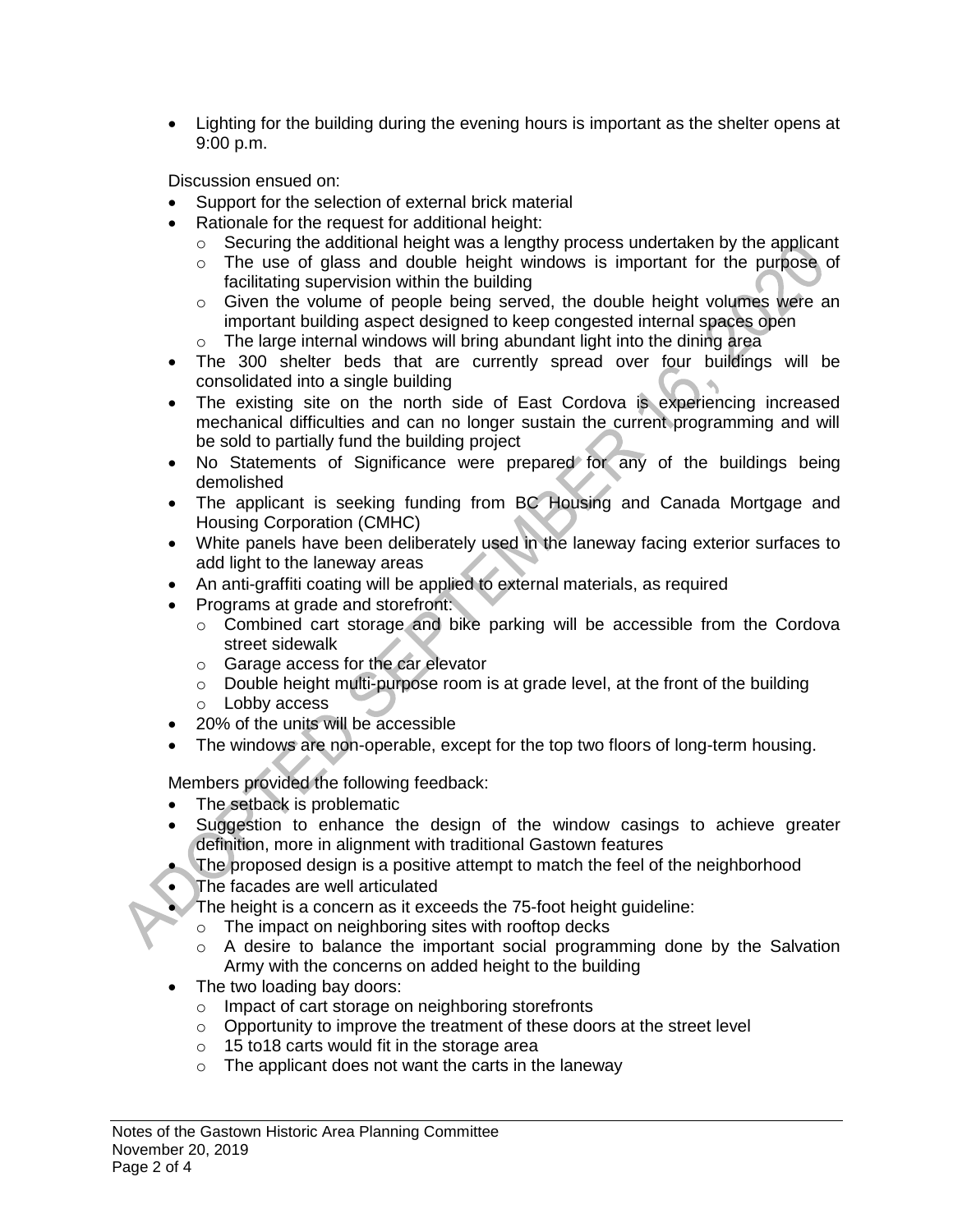$\circ$  Patrons will not enter the dining hall unless there is secure storage space for the carts.

GHAPC members developed a proposed motion for consideration at the next meeting where a quorum is present:

"That the Gastown Historic Area Planning Committee supports the application for 128 East Cordova Street DP-2019-00895, in principle, and recommends the following for further consideration:

- 1. Height is a concern:
	- A. Recognizing the benefits of the facility for the neighborhood;
	- B. Recommend weighing those considerations against the height exceeding 75 feet; and
	- C. Consider an opportunity to create stepbacks above 75 feet to further align with HA2 guidelines; and
- 2. Two western bays on Cordova Street to provide further development of the doors' materiality and possible opportunity for glazing; and
- 3. Further development of the building signage to reflect more character and HA2 guidelines through separate application."

# **2. Heritage Action Plan Update – Heritage Conservation Program (HCP)**

Zlatan Jankovic, Senior Heritage Planner, provided an update on the Heritage Action Plan (Plan) and highlighted:

- The Plan was introduced in 2013 as a city-wide umbrella program
- Review of 14 heritage action items included in the Plan:
	- $\circ$  Increased input from local Indigenous nations is required to complete the Plan
	- o Heritage Register Upgrade process will take place in 2020
- Review of current strategic directions and guiding principles related to heritage conservation
- Historic Urban Landscape Planning Model is considered to be a Canadian best practice and will be undertaken in 2020 to promote values-based heritage conservation
- Establishing a program to promote the rehabilitation of heritage sites beyond simply maintaining the façade of the building
- Places and events that are culturally important to under-represented communities need to be identified and included
- Reconciliation will be prioritized as identified in the National Historic Site System Plan 2019
- Definitions for Tangible Heritage and Intangible Cultural Heritage.

Discussion ensued on:

- Concern about the terminology "pre-settler" in HCP Goal #1 Recognizing a Diversity of Heritage Values
- Identifying the gaps with certain types of buildings missing from or under-represented in the existing Heritage Register
- Understanding intangible heritage content will be facilitated through expanded community engagement